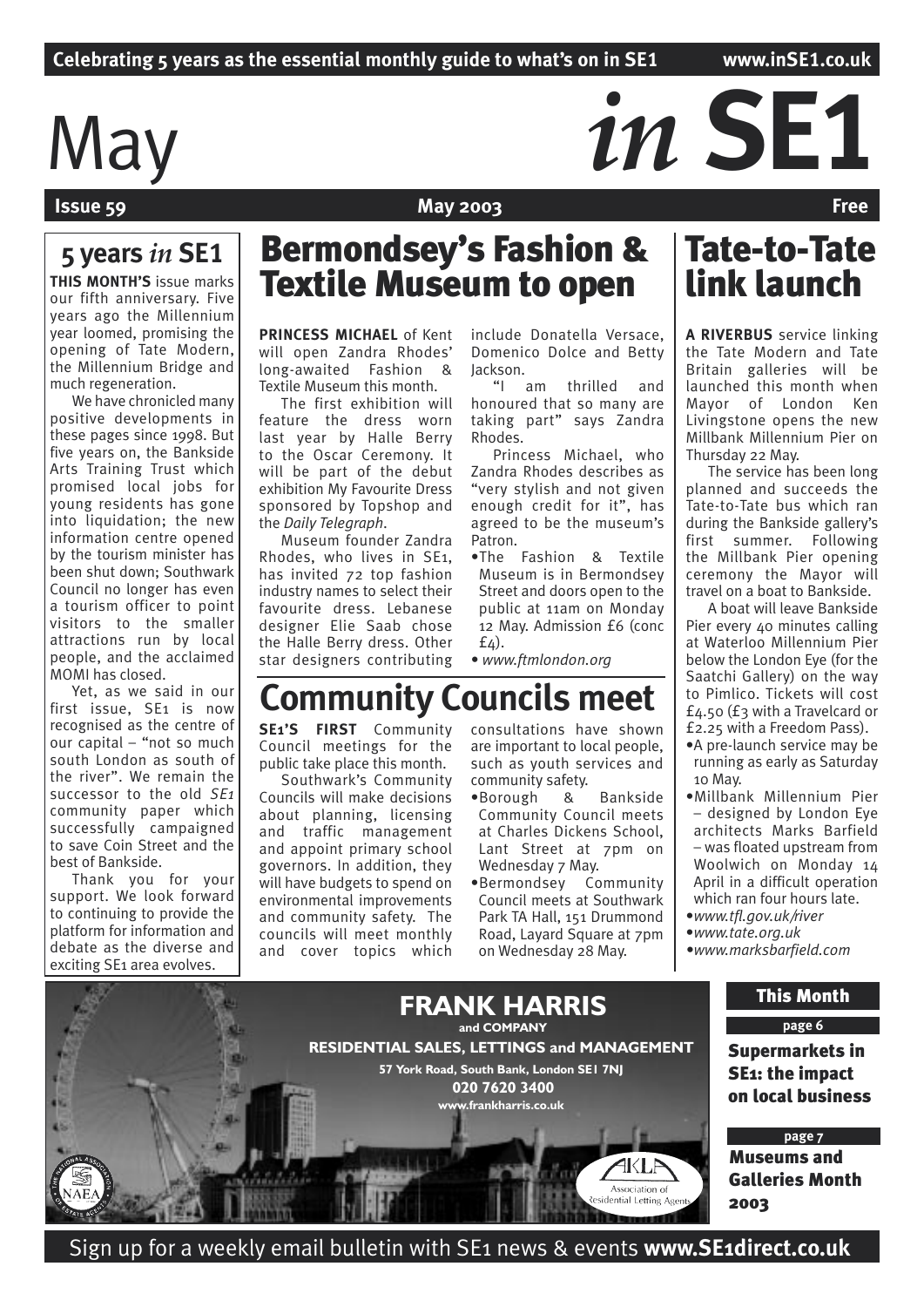# *in* **SE1 MAY 2003 www.***in***SE1.co.uk**

# Guided Walks & Tours

### **City Secrets Walks** T 020 8348 9022

# **Mondays & Fridays**

**SHAKESPEARE CITY WALK** *Meet 11am Blackfriars Station exit 8; £6* Actor and researcher Declan McHugh leads a 90 minute guided walk featuring Shakespearean connections.  $\_$ 

**Shakespeare's Globe** New Globe Walk T 020 7401 9919

### **Saturdays 17, 24 & 31 May GLOBE WALKSHOP**

*10am; £7 (conc £6)* Discover more about the Globe's place in Elizabethan society on a lively, actorled walking tour of Southwark, the playground of Elizabethan and Jacobean London. Beginning and ending at Shakespeare's Globe, Walkshops include a short tour of the Theatre. Booking advised.

 $\_$ 

**Original London Walks** T 020 7624 3978

**Every Monday DARKEST VICTORIAN LONDON** *Meet 11.30am London Bridge Station; £5* Stories from the lips of real Victorians. The walk starts exit on east side of Borough

High Street. \_\_\_\_\_\_\_\_\_\_\_\_\_\_\_\_\_\_\_\_\_\_\_\_\_\_\_\_\_\_\_\_\_\_\_ **Stepping Out**

T 020 7435 4782

**Every Sunday BROTHELS, BISHOPS & BARDS** *Meet 11am Monument Station; £5 (conc £4)* Hear Bankside tales about geese that were not birds, stews that were not food

and a notorious prison in Clink Street. **Saturday 3 May**

**SECRET SOUTHWARK** *Meet 10.30am Borough Stn; £5 (conc £4)*

**Tuesday 6 May THE LAMBETH WALK** *Meet 10.30am Lambeth North Station; £5 (conc £4)*

**Wednesday 7 May BYWAYS OF WATERLOO** *Meet 10.30am Lambeth North Station; £5 (conc £4)*

**Friday 16 May BERMONDSEY & ROTHERHITHE** *Meet 10.30am London Bridge Station Tooley Street exit; £6*

**Saturday 24 May**

**JUBILEE LINE FULL DAY TOUR** *£8; booking & info 020 7435 4782* Look at the architecture, explore some of the surrounding areas and find a place for lunch.

# **Blackfriars Wine Bar**

 **The South Bank's best kept secret invites you to discover the charm of an** *authentic* **WINE BAR**

**We have an extensive range of over 100 different wines from the Old and New World**

**Luncheon and snacks available Open 10am till late Monday to Friday**

**ARCH 80, SCORESBY STREET, SOUTHWARK LONDON SE1 TEL: 020 7928 0905**

3 mins from Southwark station • 5 mins from Tate Modern

# **27 Blackfriars Road London SE1 8NY**

TEL 020 7633 0766<br>Fax 020 7401 2521  $020\,7401\,2521$ EMAIL newsdesk@*in***SE1**.co.uk WEB www.*in***SE1**.co.uk

© 2003 Bankside Press www.banksidepress.com

**EDITOR** Leigh Hatts

PRODUCTION EDITOR James Hatts

**CONTRIBUTORS** Sarah Bryan Farouk Campbell Anne Critchley Crystal Lindsay Brittany Luck Marion Marples

PRINTED BY Copyprints Ltd, 1 Talbot Yard, SE1 1YP

# May *in* **SE1**

For details of our competitive rates call us for a rate card on 020 7633 0766 or email sales@*in***SE1**.co.uk

To receive the next 12 issues Please specify starting issue.

### **LISTINGS**

considered for inclusion next month should be sent by 22 May to the Listings Editor at the above address, or by fax

the accuracy of our listings and features but all details are subject to alteration by venues and organisers and no responsibility can be accepted for any inaccuracies.



**ADVERTISING**

### **SUBSCRIPTIONS**

by post in the UK please send a cheque for £6 to the address above, made payable to *in* **SE1**.

Details of events to be or email.

### **DISCLAIMER**

Every effort is made to ensure

### Holy Communion for Ascension Day. \_\_\_\_\_*\_\_\_\_\_\_\_\_\_\_\_\_\_\_\_\_\_\_\_\_\_\_\_\_\_\_\_\_\_\_* **St George-the-Martyr** Borough High Street T 020 7407 2796 www.stgeorgethe **Sunday 11 May PARISH EUCHARIST** *10.30am* The Charles Dickens Fellowship will attend this service. St George's was known to Dickens who set part of *Little Dorrit* here.

\_\_\_\_\_*\_\_\_\_\_\_\_\_\_\_\_\_\_\_\_\_\_\_\_\_\_\_\_\_\_\_\_\_\_\_* **St George's RC Cathedral**<br>Lambeth Road<br>T 020.79 T 020 7928 5256 www.southwark-rc-cathedral.org.uk

**Christ Church Southwark**<br>Chriars Road T 020 7928 3970

Church Services

Christian Aid Week preacher is the Revd Andrew Bradstock who speaks about his recent visit to Mali in Africa to study the effects of world trade on cotton producers.

*\_\_\_\_\_\_\_\_\_\_\_\_\_\_\_\_\_\_\_\_\_\_\_\_\_\_\_\_\_\_\_\_\_\_\_* 

T 020 7928 2003

**St John's Waterloo**<br>Waterloo Road To20

waterloo.co.uk

27 Blackfriars Road z / Diackfrial Silvau

**Sunday 11 May EUCHARIST** *9.30am*

**Thursday 29 May ASCENSION EUCHARIST**

**Thursday 29 May ASCENSION COMMUNION** *12.30pm & 7pm*

*1.10pm*

**Friday 9 May CHAPTER MASS** *6pm* 

This is the main St George's Day Mass postponed from 23 April. The St George relic will be on display.

**Sunday 11 May INTERNATIONAL MASS** *4pm*  Annual mass celebrated by Bishop Tripp.

Followed by refreshments in Amigo Hall. **Wednesday 28 May ASCENSION MASS**

*6pm* Vigil Mass for Ascension Day tomorrow.

**Thursday 29 May ASCENSION DAY MASS** *7.30am, 12.30pm & 6pm* Mass for the Feast of the Ascension.

\_\_\_\_\_*\_\_\_\_\_\_\_\_\_\_\_\_\_\_\_\_\_\_\_\_\_\_\_\_\_\_\_\_\_\_* **Southwark Cathedral**<br>**Close I** 020 7367 6700 Montague Close .<br>rk.org/cathedral

**Thursday 29 May ASCENSION DAY EUCHARIST** *8.15am; 12.45pm (with hymns) & 6.30pm (choral)* Feast of the Ascension.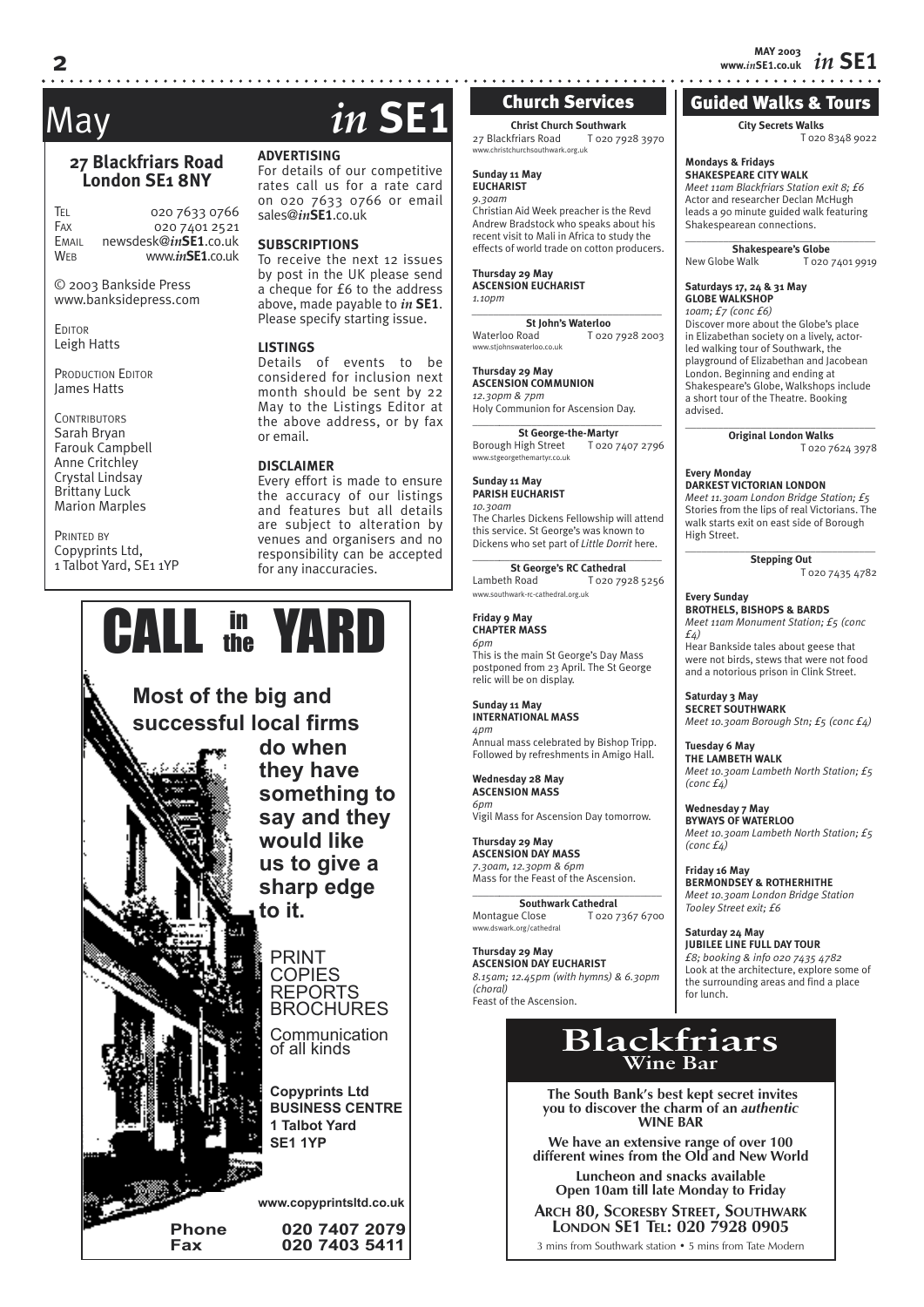**Tate Tower woes** Uncertainty over London Town's planned high-rise development in Hopton Street – dubbed the 'Tate Tower' – has led auditors to express "fundamental uncertainty over the group's ability to continue as a going concern". On 13 May Southwark councillors will consider the revised plans for a 20 storey block on the former Mussett paper merchants' site. Finance director John Dodsworth said the directors were unable to quantify provisions against failure to secure the go-ahead but he believed the company would continue as a going concern.

# **Potters Field concerns**

Author and local resident Jonathan Meades has joined nearby residents in criticising the Berkeley Homes plan for tall blocks of flats alongside Potters Field. Last month an exhibition was held on site to unveil the scheme. Meades describes it as "a singularly sensitive site" being alongside Tower Bridge. "What is fitting downriver in Docklands or less than half a mile west by London Bridge is simply not the ticket in the lee of so jolly and lovable a structure as Tower Bridge" observes the architectural commentator. "This is one instance where whatever is built should hug the ground."

# **Shell to face inquiry**

Shell's plan for a shopping centre in Belvedere Road is to be the subject of a public inquiry. There has been an official appeal to the Secretary of State following Lambeth's failure to make a final decision. Last year the Council was 'minded' to refuse the £160m development but the decision has not been confirmed.

# **FIFE PLANNING Blue Plaques: the results**

has won a place in the list of new Southwark Bue Plaques.

The early feminist writer lived in Dolben Street in the from 1788 to 1791 just before the publication of her famous book *A Vindication of the Rights of Women*. The site of her house is now the Rochester Estate car park.

The announcement follows a public ballot but only 15 of the 20 winners have been announced. The top five will be revealed by Southwark Council on Wednesday 7 May. Geoffrey Chaucer is expected to be one of the five.

Zandra Rhodes is hoping that her own Bermondsey Street will receive a plaque for Christy's Hat Factory which once made hats for the

MARY WOLLSTONECRAFT Beefeaters across the river. Zoe Wanamaker voted for her father Sam who died ten years ago. The Globe founder is also expected to be in the top five.

> The winners in ballot order are: 6 Edgar Kail 7 Stainer Street arch bombing 8 Charles Babbage 9 Charles Dickens 10 Sir Michael Caine 11 Fire at Surrey Docks 12 Bobby Abel 13 Druid Street arch bombing 14 Mary Wollstonecraft 15 Isambard Kingdom Brunel 16 Sir George Livesey 17 Michael Faraday 18 Sailing of the Mayflower 19 Rio Ferdinand 20 Enid Blyton

•*www.southwark.gov.uk*

# Swoop on hot dog traders

**ANOTHER SWOOP** by Lambeth Council officers<br>working alongside the working alongside Metropolitan Police has netted six hot dog trolleys and three traders of junk goods all operating illegally around Westminster Bridge.

The three stalls were offering wire-bending, jewellery, sunglasses and batteries. All trolleys, goods and stalls were seized.

The council says that the raid was the latest in a series of actions aimed at cracking down on rogue traders preying on tourists and residents alike.

"We will not let up on these operations until this illegal activity is stopped once and for all" said Councillor Clare Whelan, Lambeth's executive member for environment.

"The unlicensed hotdog sellers are of particular concern, due to their unhygienic cooking equipment, non-existent washing facilities and cheap food which is kept unrefrigerated. Many customers suffer food poisoning as a result and certainly do not get value for money," she continued.

"It is essential that the public is protected from being ripped off and having their health threatened by these unsavoury operators." •*www.lambeth.gov.uk*



## **River Thames: In the Footsteps of the Famous**

**3**

**AS SPRING** approaches and the weather warms, SE<sub>1</sub> residents should take a walk. Paul Goldsack's book *River Thames: In the Footsteps of the Famous* (Bradt Travel Guides, £10.95) is the perfect companion for such an outing full of historical insight into the history of the Thames Path. Readers will be amazed at how many of history's "greats" have left their footprints on the banks of the Thames. The famous of Southwark include Henry VIII, Elizabeth I, Charles Dickens, Shakespeare, and many more. This journey takes you to their places of eating, drinking, and scandals. As you go romping through the chapters of this book, you will find much useful history, gossip and detail. Each chapter begins with important information including distances, telephone numbers, entrance fees, and opening hours of attractions en route. Whether you are an old or new London resident, this book will add depth and colour to any Thames-side exploration.

SARAH BRYAN



# **SE1 Snippets > > > > >**

### **WILDLIFE SURVEY**

Roots and Shoots<br>garden centre is centre is<br>up with teaming Bankside Open Spaces Trust to undertake a wildlife survey of Christ Church Garden on Monday 19 May. Recently a large round flower bed was planted by residents and KPMG office workers. A children's playground will open shortly. • BOST 020 7261 1009

**WEST END MOVE FOR PLAY** *Through the Leaves* starring Simon Callow<br>and Ann Mitchell and Ann Mitchell<br>has transferred to transferred to the Duchess Theatre after a sell-out run at Southwark Playhouse. The play by Franz Xaver Kroetz explores a combative sexual relationship between a thuggish factory worker and a self-employed tripe-butcher. • 0870 890 1103

**CITY ROAD RUN HITS SE1** 3000 road runners will be pounding along Sumner Street and Oxo Tower Wharf on Thursday evening 29 May when the City of London Road Run passes through SE1. The route starts at Guildhall and ends at the City Of London School. The main charity to benefit from sponsorship will be Save the Children. • *www.cityrace.co.uk*

The Young Vic and the<br>Jerwood Charitable Charitable<br>have Foundation established an award to provide opportunities for directors to develop their skills. Each year

Jerwood Space.

**AWARD FOR DIRECTORS**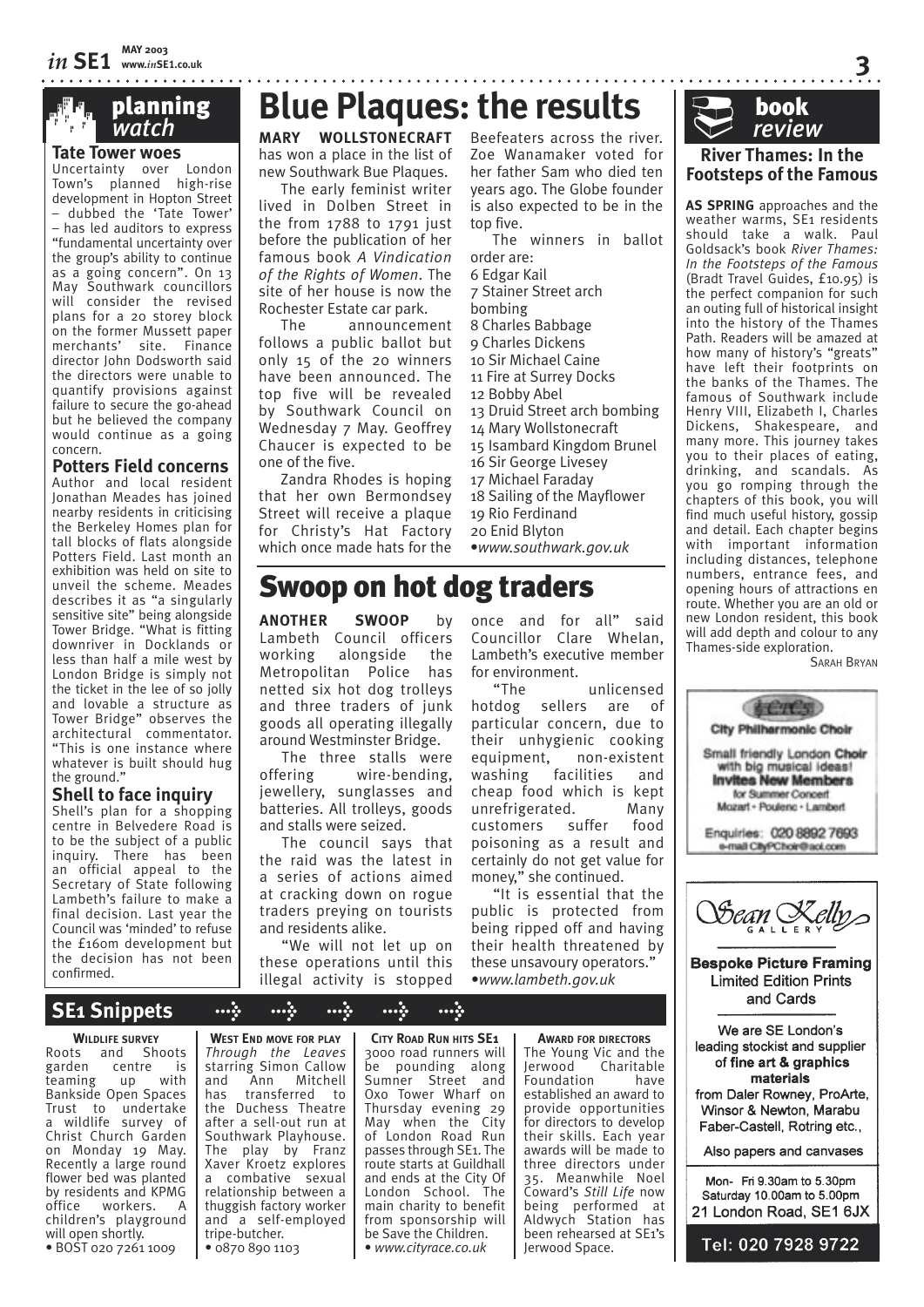

**4**

# **Scenes from the Big Picture at the National**

**THE PLAY** presents forty scenes almost as forty sketches. character undergoes dramatic personal struggles and the characters interact with each other casually, often not knowing the depth of pain within the other sketches or in each others lives. One is drawn into these personal struggles, which are often more humorous and at times more poignant because the characters never know as much as the audience. Inner tensions within the play are palpable, as characters have "phone conversations" looking at each other, *sans* phone, as if they are simply talking to each other. Yet, the most lasting impression I took from the play were the wise words of one character and a view of the stars as the play ended. I was left feeling that life had a bit more meaning and feeling much more sympathetic to God, who must sometimes find it as difficult to watch humanity as I found it heart-wrenching.

•See listings on this page.

BRITTANY LUCK



**THE WORDS** "delivery pizza" do not conjure images of real Italian cheeses or appetisers arranged like modern art masterpieces. However, Cucina succeeded in doing just that with the scents and tastes of Italy. Starter salads (£5) featured buffalo mozzarella and parmaggiano reggiano shavings, wild rocket lettuce and cherry tomatoes. My beautifully arranged salad included tender aubergines and artichoke hearts, various zesty meats, figs, and rich cheeses. The tastes of the starters mingled sweet and spicy flavours and creamy and crunchy textures. The pizza arrived hot as if it had just been removed from the oven. The pollo speciale (£11.50 for 12") was a mosaic of chicken, sliced anya potatoes, mozzarella, rosemary, balsamic roasted tomatoes and wild garlic leaves. The order can also include a good wine (£9). This is restaurant quality food in the comfort of home or office. •*www.pizzecucina.co.uk*

SARAH BRYAN

**Royal National Theatre**<br>Fozo 7. T 020 7452 3000 www.nationaltheatre.org.uk

### **Until Monday 12 May HONOUR**

*Cottesloe Theatre; 7.30pm; £10-£25* UK première of Joanna Murray-Smith's insightful play showing the failure of a marriage. Cast includes Eileen Atkins and Corin Redgrave. The play poignantly examines the effects of one man's decision to renounce his marriage vows and begin living with a much younger woman. Not just a simple play about adultery, it examines the nature of what makes one particular human unfaithful, the reason we sacrifice for marriage, and the price of individual choices.

### **Until Saturday 17 May**

**SCENES FROM THE BIG PICTURE** *Cottesloe Theatre; 7.30pm; £10-£25* See review on this page.

### **Sunday 18 May THIRTY YEARS OF PEARSON PLAYWRIGHTS' SCHEME**

*Cottesloe Theatre; 4pm; £5 (conc £3.50)* Over the past thirty years the Pearson Playwrights' Scheme has supported and helped launch some of Britain's finest playwriting talent. This special performance presented by John Mortimer features star members of the original cast and scenes by writers who have been a part of this theatrical journey.

### **Tuesday 6 May to Tuesday 27 May DUCHESS OF MALFI**

*Lyttleton Theatre; 7.45pm; £14-£38* At her peril, a young widow disobeys her brothers and takes a second husband. In planting a spy, they set the trap. Exile, tortur, madness and death follow in its wake. The Duchess is played by Janet McTeer.

### **Until Saturday 31 May JERRY SPRINGER**

*Lyttleton Theatre; 7.45pm; 10£-£34* An opera about a talk show? Richard Thomas, composer for the opera, said of the show: "It's got tragedy. It's got violence. There are people screaming at each other and you can't understand what they're saying. It's perfect for opera." Beginning life at Battersea Arts Centre, the concert version was the hit of the Edinburgh Festival 2002.

### **Friday 23 May to Tuesday 17 June ELIMINA'S KITCHEN**

*Cottesloe Theatre; 7.30pm; £10-£25* The Yardies are eating up Hackney and Digger's protection smacks more of threat than promise. How can Deli save his son when temptation looms so large on Murder Mile?

### **Tuesday 6 May to Monday 30 June HENRY V**

*Olivier Theatre; 7.30pm; £10-£25* A charismatic leader in the flush of youth commits his troops to war. The risks are huge; the cause debatable; and bloodshed certain. In this premier of Henry V at the National Theatre, Adrian Lester takes the title role.

### **Thursday 29 May to Saturday 5 July HIS GIRL FRIDAY**

*Olivier Theatre; 7.30pm; £10-£25* Adapted from *The Front Page* by Ben Hecht and Charles MacArthur and the film produced by Columbia Pictures. this tale of politics, media, and murder conglomerates at a wedding banquet. He'll stop at nogthing to block his ex-wife's wedding. She'll sell her soul for a scoop. He'd kill his mother to get elected. He shot a man because he could.

**Shakespeare's Globe**<br>Tozo: Tozo

T 020 7401 9919 www.shakespeares-globe.org **Theatre**  $New Globe$   $New Globe$   $Nalk$   $T ozo 7401 9919$   $Tow 7401 9919$   $Tow 7401 9919$   $Tow 7401 9919$ 

### **Thursday 8 May to Saturday 27 September RICHARD II**

*Call or see website for dates; from £5* Directed by Tim Carroll and starring Mark Rylance (Richard II), Liam Brennan (Henry Bolingbroke). An all Male production exploring clothing, music, dance and settings possible in the original Globe of 1603.

### **Sunday 25 May to Saturday 27 September RICHARD III**

*Call or see website for dates; from £5* Directed by Barry Kyle and starring Kathryn Hunter (Richard III). An all female production exploring clothing, music, dance and settings possible in the original Globe of 1603.

### $\overline{\phantom{a}}$  , and the set of the set of the set of the set of the set of the set of the set of the set of the set of the set of the set of the set of the set of the set of the set of the set of the set of the set of the s **Southwark Playhouse**

62 Southwark Bridge Rd T 020 7620 3494 www.southwarkplayhouse.co.uk

### **Until Saturday 3 May MONGOOSE**

*Mon-Fri 7.30pm; £10 (conc £6)* Ted, a lonely middle aged farmer, comes to terms with the death of his lifelong friend, a talking mongoose, in Peter Harkness's dark new comedy. Sitting amongst his junk and memories, the farmer unfolds a disturbing story of how Mongoose came to stay and how he changed Ted's life forever.

### **Tuesday 6 May to Saturday 31 May THE TRESTLE AT POPE LICK CREEK**

*Mon-Fri 7.30pm; £10 (conc £6)* Dalton and Pace are two bright, sexually charged, yet disaffected teenagers, living in a backwater town outside a city, somewhere in the United States. Set in 1936 during the depression, Naomi Wallace's strikingly poetic play interweaves five characters in an emotional, tender and ultimately tragic drama. A poignant coming-of-age story, it sensitively deals with the beauty of the human spirit and a refusal to be defeated in the face of a seemingly no-hope world.

### $\_$ **Union Theatre**

204 Union Street T 020 7261 9876 www.uniontheatre.freeserve.co.uk

### **Until Saturday 3 May RANDOM ACTS OF MALICE**

*7.30pm; £10 (conc £6.50)* Perfect Ambiguity presents the London première of Alan Fraser's award-winning new play shortlisted for the Verity Bargate New Writing Award. This tense thriller is directed by Steve Harper.

### **Thursday 8 May to Saturday 31 May TALES FROM A PIER**

*Tue-Sat 7.30pm; £10 (conc £7.50)* In Andrew Muir's fifth play for Slipstream Productions, Heath is given an opportunity that could change his life forever. Should he disappear or persevere? His decision is made at the end of a pier.

### $\overline{\phantom{a}}$  , and the set of the set of the set of the set of the set of the set of the set of the set of the set of the set of the set of the set of the set of the set of the set of the set of the set of the set of the s **Young Vic**

66 The Cut T 020 7928 6363 www.youngvic.org

# **Thursday 1 May to Saturday 7 June PERIBANEZ**

*Mon-Sat 7.30pm; £19 (conc £9.50)* A village in 17th century Spain. At the very moment that Peribanez and Casilda seal their marriage vows, the noble lord of their land is carried to their home at death's door. Casilda revives him and he falls hopelessly in love. He swears to possess her – but underestimates the power of love. Lope de Vega is one of the genius playwrights of Renaissance Spain but remains little known in England.

**BFI London IMAX Cinema** The Bullring, South Bank T 020 7902 1234 www.bfi.org.uk/imax *Screenings daily 10.30am-9.30pm; £7.10 (conc £5.95; child £4.95)*

### **From Monday 5 May**

**EVEREST (U)** *Everest* is the dramatic true story of a team of climbers who found hope, strength and triumph in the wake of tragedy. Their successful ascent of Mount Everest just days after fellow mountaineers and friends died there is a compelling story about the human spirit and a mountain they love, respect and sometimes fear.

### **GHOSTS OF THE ABYSS 3D (U)**

Academy Award-winning director and master storyteller James Cameron takes you back to the site of his greatest inspiration - the legendary wreck of the Titanic.

### **HAUNTED CASTLE 3D (PG)**

Join Johnny as he enters the mysterious castle and begins to discover that things are not as they appear

### **INTO THE DEEP 3D (U)**

A magical underwater world. Enjoy a close shave with a shark, play hide and seek with the sea lions and marvel at the richness of life beneath the waves.

### **PULSE: A STOMP ODYSSEY 2D (U)**

The creators of *Stomp* take the IMAX audience on a spectacular global journey, paying tribute to the people and the rhythms of the world that inspired the original show. Pulse includes the KODO drummers of Japan and a 200 piece rhythm section in Salvador, the film also features sights and sounds from India, Africa, Spain, the UK and North America.

### **SPACE STATION 3D (U)**

The first-ever live action IMAX movie to be filmed in space. Using incredible 3D technology the film tells the amazing story of the greatest engineering feat since a man landed on the moon.

### **T-REX: BACK TO THE CRETACEOUS 3D (U)**

Dinosaurs are very much alive - at least in the mind of teenager Ally Hayden. When a museum accident transports Ally on an adventure back in time to explore the terrain and territory of life-size dinosaurs, she is thrust literally nose-to-nose with the largest and most realistic dinosaur ever to appear on a movie screen.

 $\_$ **National Film Theatre**<br> **National Film Tozo** T 020 7928 3232 www.bfi.org.uk/nft

### **Saturday 10 May THE LEOPARD + THE GUARDIAN INTERVIEW WITH CLAUDIA CARDINALE**

*6.15pm; £13 (conc £10)* From *Big Deal on Madonna Street*  onwards, Claudia Cardinale quickly established herself as a major figure in the Italian cinema, working with the likes of Bolognini, Comencini, Germi and, in *81⁄2*, Fellini. Her talent and beauty ensured that she achieved international stardom, so that she acted for directors as diverse as Blake Edwards, Richard Brooks, Werner Herzog, Sergio Leone, Jerzy Skolimowski, and Diane Kurys. But perhaps her very greatest performances have been in the films she made with Luchino Visconti - *Rocco and His Brothers*, *The Leopard*, *Sandra*, *Conversation Piece* - Claudia Cardinale is welcomed to the National Film Theatre stage after a screening of The Leopard. She will discuss her work and career in general, and answer questions from the audience.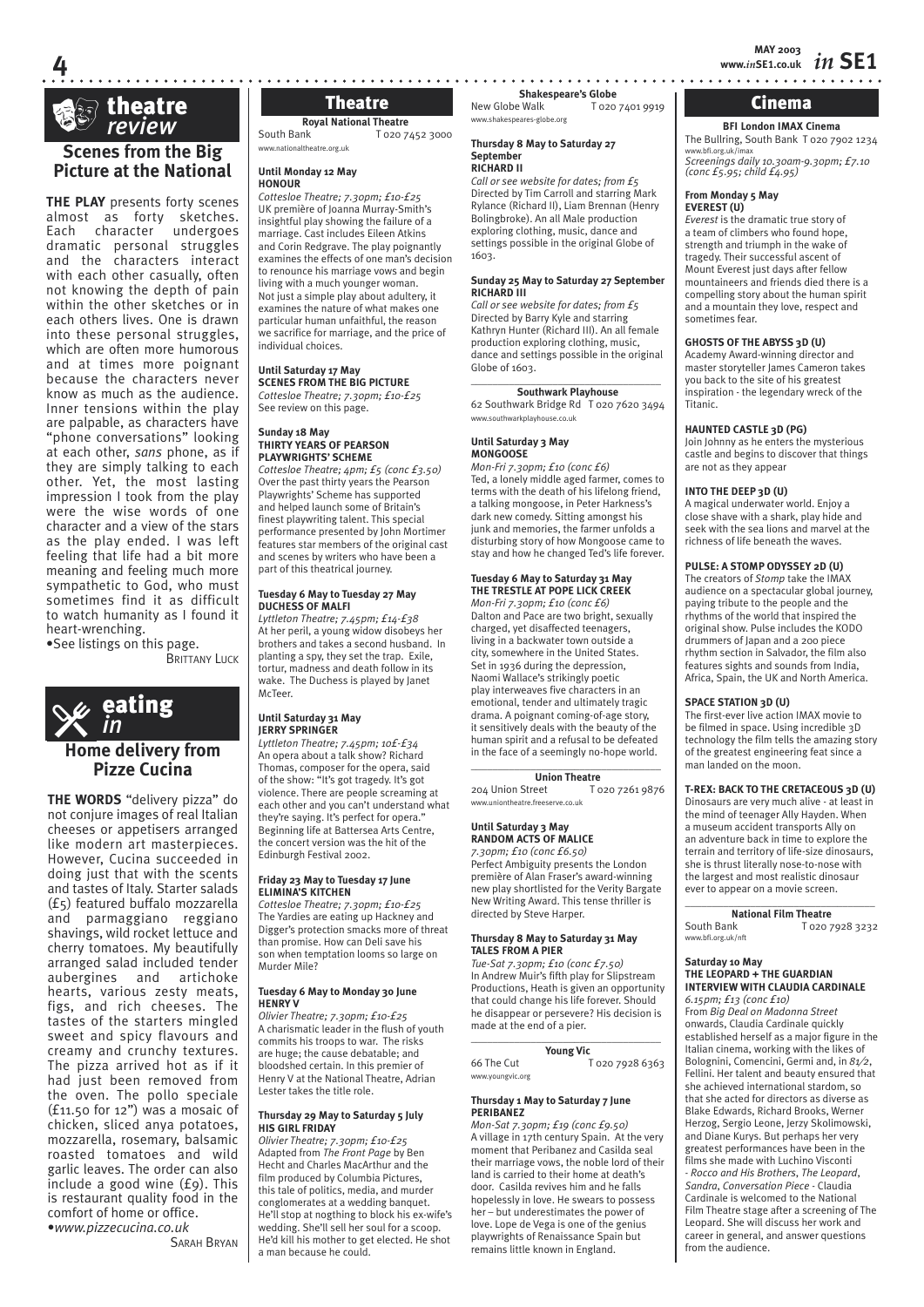# **Exhibitions**

**Bankside Gallery**<br>treet 1020 7928 7521 48 Hopton Street degallery.com

*Tue-Fri 10am-5pm (Tue -8pm); San & Sun 11am-5pm; £3.50 (conc £2)*

### **Thursday 1 to Monday 26 May ROYAL SOCIETY OF PAINTER-PRINTMAKERS ANNUAL EXHIBITION**

Featuring Greek printmakers, all of whom are professors at Athens or Thessalonika Schools of Art.

### **Friday 30 May to Thursday 19 June NEW ENGLISH ART CLUB BY THE THAMES**

Celebration of the best in contemporary figurative art.  $\overline{\phantom{a}}$  , where  $\overline{\phantom{a}}$  , where  $\overline{\phantom{a}}$  , where  $\overline{\phantom{a}}$ 

**Design Museum**<br>Shad Thames To<sub>2</sub> T 020 7940 8790 www.designmuseum.org *Daily 10am -6pm (last admission 5.15pm); £5.50 (conc £4)*

**Until Sunday 11 May MANOLO BLAHNIK**

Last chance to see the first ever retrospective of shoe designer Manolo Blahník's collection of sexy shoes.

**Until Sunday 1 June SUPERSTUDIO – LIFE WITHOUT OBJECTS** The Italian design group Superstudio showing their avant-gard architecture and technology.

### **Until Sunday 29 June DESIGNER OF THE YEAR**

The works showing are all competing for a £25,000 cash prize, which will be announced in early June.

### **Friday 23 May to Sunday 14 September THE PETER SAVILLE SHOW**

From the archive of Peter Saville, this exhibition explores his work as creative director of Factory Records. \_\_\_\_\_\_\_\_\_\_\_\_\_\_\_\_\_\_\_\_\_\_\_\_\_\_\_\_\_\_\_\_\_\_\_

### **fa projects**

Bear Gardens T 020 7928 3228 www.faprojects.com *Tue-Fri 10am-6pm; Sat 11am-4pm*

### **Thursday 1 May to Saturday 21 June JOHN WOOD AND PAUL HARRISON** Video art.

\_\_\_\_\_\_\_\_\_\_\_\_\_\_\_\_\_\_\_\_\_\_\_\_\_\_\_\_\_\_\_\_\_\_\_ **Fashion & Textile Museum** 83 Bermondsey Street T 020 7403 0222 www.ftmlondon.org *Tue-Sun 11am-5.45pm; £6 (conc £4)*

# **Tuesday 13 May to Sunday 2 November**

**MY FAVOURITE DRESS** The 20th century's leading designers choose their favourite dress from their

### own collections.  $\overline{\phantom{a}}$  , and the set of the set of the set of the set of the set of the set of the set of the set of the set of the set of the set of the set of the set of the set of the set of the set of the set of the set of the s

**Florence Nightingale Museum** Lambeth Palace Road T 020 7620 0374 w.florence-nightingale.co.uk *Mon-Fri 10am-5pm; Sat & Sun 11.30am-4.30pm; £4.80 (conc £3.80)* 

### **Until Saturday 2 August UNSUNG HEROINES**

An exhibition focused on the lives of nine London women who followed Florence Nightingale to the Scutari hospitals. Includes memorabilia, medals and parts of the uniform worn.

# \_\_\_\_\_\_\_\_\_\_\_\_\_\_\_\_\_\_\_\_\_\_\_\_\_\_\_\_\_\_\_\_\_\_\_

Gallery 33<br>33 Swan Street T T 020 7407 8668 *Mon-Fri 10am-5pm; free*

### **Tuesday 6 to Friday 30 May IMAGES OF YPRES**

Photographs by Tony Linforth-Hall who will be exhibiting at Imperial War Museum North in Manchester. Exhibition in association with the Royal British Legion.

**Imperial War Museum**<br>**I** dimbeth Road **T** 0207 T 020 7416 5320 www.iwm.org.uk *Daily 10am-6pm; free* 

## **Until Monday 26 May**

**LANGLANDS AND BELL** Includes digital still and video footage of two weeks in Afghanistan. Highlights include Osama Bin Laden's former home and a visit to the High Court.

### $\_$ **Jerwood Space**<br>171 Union Street To

171 Union Street T 020 7654 0171 ww.<br>Shace.co.uk *Tue-Sun 11am-6pm; Sun 1-6pm; free*

### **Wednesday 7 May to Wednesday 18 June JERWOOD PAINTING PRIZE**

Shortlist for prize to be announced on Tuesday 20 May. \_\_\_\_\_\_\_\_\_\_\_\_\_\_\_\_\_\_\_\_\_\_\_\_\_\_\_\_\_\_\_\_\_\_\_

**Llewellyn Alexander Fine Paintings** The Cut T 020 7620 1322

www.llewellynalexander.com

# *Mon-Sat 10am-7.30pm; free*

### **Until Saturday 3 May A MILLION BRUSHSTROKES**

The annual exhibition of over 900 miniatures by 120 artists. Portraits, animals, landscapes, still lifes in oil, watercolour and pastel.

### **Thursday 8 to Saturday 24 May FRASER KING AND MAUREEN JORDAN-TWO MAN SHOW**

Vibrant colour pastels of landscapes and flowers by Maureen Jordan and lively figurative watercolours by Fraser King.

 $\overline{\phantom{a}}$  , and the set of the set of the set of the set of the set of the set of the set of the set of the set of the set of the set of the set of the set of the set of the set of the set of the set of the set of the s **Menier Chocolate Factory** 51-3 Southwark Street T 020 7407 5388 www.menier.org.uk *Daily; free*

## **Tuesday 13 to Wednesday 23 May**

**THE BLOXHAM GALLERIES** A solo show of Scottish figurative artist Stephanie Rew.

### **Sunday 25 to Saturday 31 May BRIGHTLIGHTS**

London artists' portrayal of working and living in London.

### $\overline{\phantom{a}}$  , and the set of the set of the set of the set of the set of the set of the set of the set of the set of the set of the set of the set of the set of the set of the set of the set of the set of the set of the s **Morley Gallery** 61 W'minster Bridge Rd T 020 7450 9226

www.morleycollege.ac.uk *Mon-Fri 111am-6pm; Sat 12-4pm; free*

# **Tuesday 6 to Wednesday 21 May m.a.d.e.@morley** Work of Morley College's Visual Arts

Department featuring prints, ceramics, papermaking, bookbinding, jewellery and fashion.

### $\overline{\phantom{a}}$  , and the set of the set of the set of the set of the set of the set of the set of the set of the set of the set of the set of the set of the set of the set of the set of the set of the set of the set of the s **Museum of Garden History**

Lambeth Palace Road To20 7401 8865 www.museumgardenhistory.org *Daily 10.30am-5pm; donation £2.50 (conc £2)*

### **Throughout May IRIDESCENCE: THE FABRICATIONS GROUP**

Textiles feature strongly in this colourful exhibition. Watercolours, silk painting, stichery, mother of pearl, embroidery and patchwork pieces.

 $\_$ **Percy Miller Gallery**<br>39 Snowsfields T 020 T 020 7207 4578 www.percymillergallery.com

*Tue-Fri 11am-6pm; Sat 11am-3pm; free*

### **Until Friday 9 May MEANWHILE ELSEWHERE**

An exhibition of film installations by Grace Weir inspired by the French philosopher Gilles Deleuze. Weir uses natural beauty of clouds, water and wind to convey her ideas.

### **Friday 23 May to July WILLIAM COBBING** Sculptures and photographs.

 $\overline{\phantom{a}}$  , and the set of the set of the set of the set of the set of the set of the set of the set of the set of the set of the set of the set of the set of the set of the set of the set of the set of the set of the s **Purdy Hicks Gallery**<br>Street **T020 7401 9229** 65 Hopton Street www.purdyhicks.com *Mon-Fri 10am-5.30pm (Wed 7pm); Sat & Sun 12 noon-5pm; free*

### **Friday 2 to Saturday 31 May**

**ALICE MAHER PORTRAITS** Photoworks and drawings of self portraits to depict the body in metamorphosis.

| <b>Royal National Theatre</b> |                |
|-------------------------------|----------------|
| South Bank                    | T 020 452 3400 |
| www.nationaltheatre.org.uk    |                |
| Daily; free                   |                |

### **Monday 5 May to Saturday 14 June ALFRED GREGORY'S EVEREST**

On 29 May 1953 a new pinnacle of human achievement was reached with the first successful ascent of Mount Everest. Alfred Gregory was the official stills photographer.

### **Tuesday 13 May to Saturday 21 June BLONDES**

Photographs of the power, the sexual allure and the mystique of blonde hair.  $\overline{\phantom{a}}$  , and the set of the set of the set of the set of the set of the set of the set of the set of the set of the set of the set of the set of the set of the set of the set of the set of the set of the set of the s

### **Saatchi Gallery** County Hall T 020 7823 2363

www.saatchi-gallery.co.uk *Daily 10am-6pm (Fri & Sat 10pm); £8.50 (conc £6.50)*

### **Until Sunday 31 August**

**DAMIEN HIRST** See review on this page.

 $\_$ **Tate Modern** Bankside T 020 7887 8008 www.tate.org.uk *Daily 10am-6pm (Fri & Sat 10pm); free*

### **Until Monday 5 May MAX BECKMANN**

*£8.50 (conc £6)* Last chance to see this major exhibition.

### **Monday 19 May to Monday 25 August HENRY MOORE: PUBLIC SCULPTURES**

This will bring together around twenty works by the sculptor in the Turbine Hall, focusing on the large monumental public sculptures by Moore.

### **Monday 19 May to Sunday 26 October PAUL McCARTHY**

Will feature *Blockhead* - the largest ever inflatable sculpture standing thirty-five metres high on the riverside north of the Tate Modern building.

 $\_$ **the.gallery@oxo**<br>Oxo Tower Wharf To2 T 020 7401 2255 oxotower.co.uk *Daily 11am-6pm; free*

## **Until Sunday 11 May**

**WOMEN AND WAR** From female fighters in Iraq to the beauty salons of Gaza, photo journalist Jenny Matthews creates a visual diary of women's lives in times of war.

### **Wednesday 14 May to Sunday 1 June HOTHOUSE FLOWERS**

Wildly enlarged images of orchids, lilies, and other botanical subjects by Jane Gordon Clark.

### $\_$ **The Walk Gallery**

23 King Edward Walk T 020 7928 3786 www.walkgallery.com *Mon-Sat 11am-6pm (Thu -7pm); free*

### **Until Saturday 17 May ADRIAN BARTLETT**

New works of prints, woodcuts, and drawings.

# **Damien Hirst Saatchi Gallery Exhibition**<br>*review*

**THE FOCUS** of the new Saatchi Gallery at County Hall is the Young British Artist movement in London. With influential works like Tracey Emin's *My Bed* and Damien Hirst's *Hymn*, the viewer is forced to make new decisions on what art is. The vast gallery is a great venue to house many of the massive works and the Damien Hirst retrospective fits right at home here.

From his pop-art polka dots to his infamous shark in formaldehyde, Hirst's fascinating statements are undeniably thought provoking. Each work seems to be tossed into its own section or room. There are no ropes or boundaries, thus you feel as if you're actually a part of the art itself. You are able to soak up every bit of expression, angst and humanity these works ooze. I warn residents of SE1 to ease in slowly because the Saatchi Gallery will surprise you. •See listing on this page

- •Book your ticket online at
- *www.inSE1.co.uk/saatchi* •*www.saatchi-gallery.co.uk* SARAH BRYAN

**Furniture Union Hopton Street RESIDENTS OF** SE1 will be pleased to find that Furniture Union is no longer planning to move from Hopton Street. Furniture Union, owned by Mandy Taylor-Jones, has been in the SE<sub>1</sub> area for nearly five years specializing in contemporary designer furniture at affordable prices. However, due to recently rising rent costs, Jones considered moving to a more cost effective location. Now that rents have stabilised, she is relaunching the store with new manager Jane Rawlings who plans to change the focus of the outlet to reflect a retail emphasis. There are new opening times, new ranges and a new catalogue. Another feature of the re-launch is lower prices on many items. "People who live in this area are design aware" says Jones who displays chairs in Tate Modern and furnishes the National Film Theatre Cafe. Items range from vase shaped coffee tables  $(f35)$  to a unique chaise

shopping

longue (£1,100). • Wed-Sun 11am-8pm

**BRITTANY LUCK**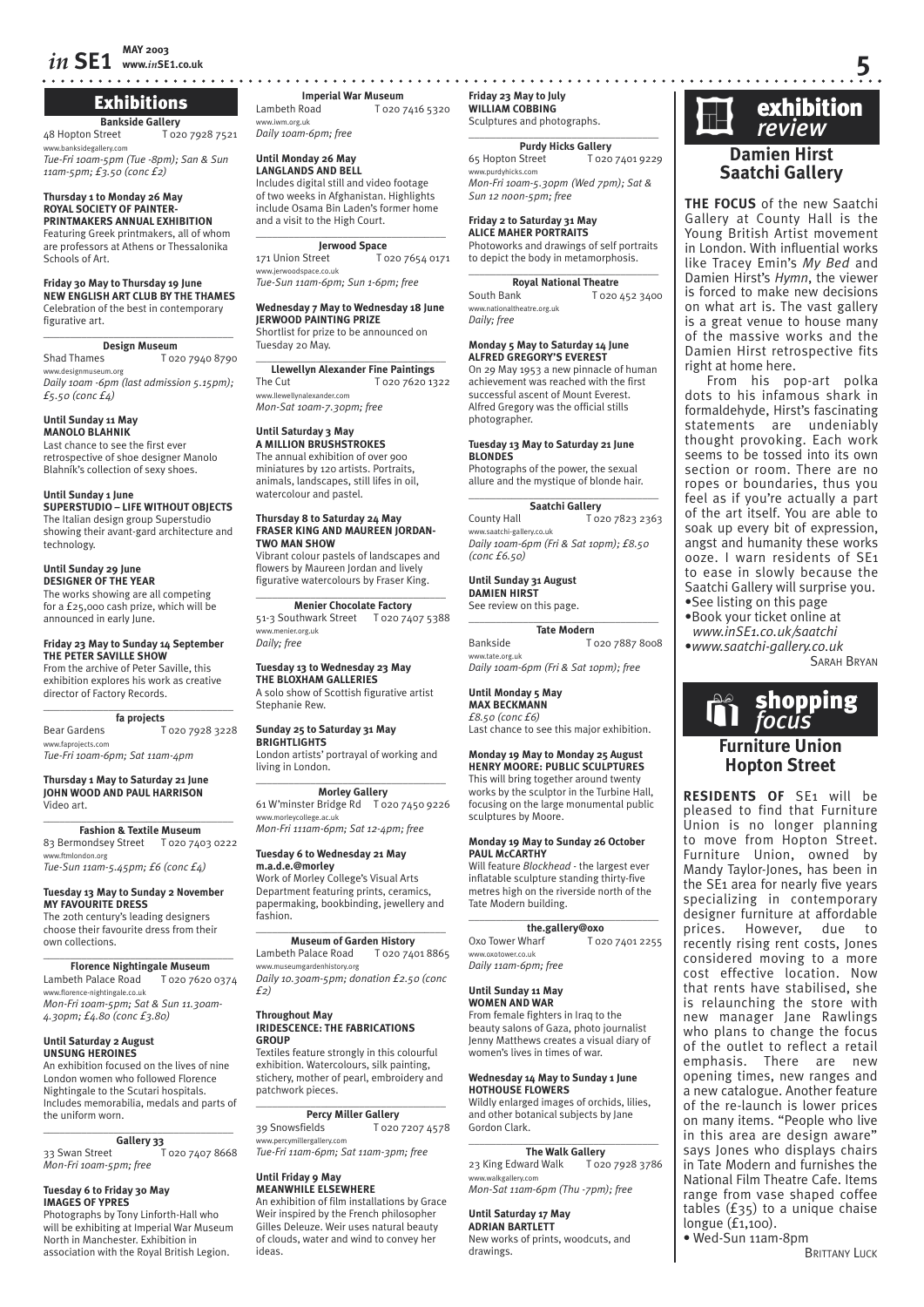# **enivronment**<br> *Watch* Music Music<br>
Music Music Music Music Music Music Music Music Music Music Music Music Music Music Music Music Music Music Music Music Music Music Music Music Music Music Music Music Music Music Music

# **Supermarkets: what are the long term effects?**

**THE RECENT** arrival of a small Sainsbury's supermarket in Waterloo has been greeted like the Second Coming. What are the long term effects on the local area? Small businesses and shops are the life blood of any community. Just to live in the same area is just half the story.

We need small shops. We get to know the staff. We can order things. We can exchange views about the latest political development. They are part of the character of the area and affirm our humanity and our need to communicate with one another. But they can't survive if everybody does their shopping in supermarkets. Supermarkets have their place, we all use them, but we do need to support our good local shops.

It's worth noting that we also have ten supermarkets within walking distance or a brief bus ride from SE1. Can anyone really argue that yet another one is really necessary?

One of the saddest sights in March was to see a shop in Lower Marsh open on a sunny Sunday afternoon touting for business when there was nobody around. If anyone doubts the long term effects of supermarket shopping one only has to visit Kennington Cross to see the number of boarded up shops where there was once a good baker, grocer and chemist. At the end of the street there is a large Tesco. The lesson is plain to see.

The new Sainsbury's appears to target commuters. It's not cheap and the food range is limited. It also takes customers away from The Cut and Lower Marsh which in turn effects all businesses not just food shops. This is how decline begins. In the currect difficult economic climate our local shops need all the support they can get.

Circle Waterloo may differ but my case rests.

**Cinema Organ Society** Edric Hall (SB University), Borough Rd www.cinema-organs.org.uk

**Friday 23 May 50th ANNIVERSRY CONCERT** *7.30pm; £6*

Richard Hill splays the Mighty Wurlitzer from the Old Kent Road to mark the Society's 50th anniversary. \_\_\_\_\_*\_\_\_\_\_\_\_\_\_\_\_\_\_\_\_\_\_\_\_\_\_\_\_\_\_\_\_\_\_\_*

**Hay's Galleria**

Tooley Street T 020 7940 7770 www.haysgalleria.co.uk

### **Saturday 31 May AKKORDEON ORCHESTRA** *2-3pm; free*

The Akkordeon Club orchestra from Langenhagen, Southwark's twin town in Germany, plays a wide range of music from folklore to classical supported by children and young people ensembles.

\_\_\_\_\_*\_\_\_\_\_\_\_\_\_\_\_\_\_\_\_\_\_\_\_\_\_\_\_\_\_\_\_\_\_\_* **Morley College** W'minster Bridge Road T 020 7928 8501 www.morleycollege.ac.uk

### **Saturdays 3 & 31 May**

**FAMILY CONCERT** *10.30am; £3 (child £1)* Sizzling Strings on 3 May and Spring into Song on 31 May. Families with very young children even babies welcome at relaxed morning of informal music and dance.

### \_\_\_\_\_*\_\_\_\_\_\_\_\_\_\_\_\_\_\_\_\_\_\_\_\_\_\_\_\_\_\_\_\_\_\_* **The River Walk Restaurant, Bar & Grill** Oxo Tower Wharf T 020 7928 2864 www.riverwalk.co.uk

**Sundays 4 & 11 May GOSPEL & SOUL** *12 noon; free* 

Live Music by Ken Burton and the Adventist Vocal Ensemble. \_\_\_\_\_*\_\_\_\_\_\_\_\_\_\_\_\_\_\_\_\_\_\_\_\_\_\_\_\_\_\_\_\_\_\_*

**Southwark Cathedral** Montague Close T 020 7367 6700 www.dswark.org/cathedral

**Every Monday LUNCHTIME ORGAN RECITAL** *1.10pm; free*

**Every Tuesday LUNCHTIME RECITAL** *1.10pm; free*

**Monday 19 May ACOUSTIC EIDOLON** *2.30pm-3.30pm; free*

Joe Scott plays the double-neck guitjo, a custom acoustic guitar with two necks and fourteen strings. This guitar was made exclusively for him. Combine that with Hannah Alkire's beautiful cello-playing, and you have the ingredients for some very moving music. www.eidolonmusic.net

# Abbeyneld

**Rotherhithe Society 21-22 Smith Close SE16 5PB**

offers private accommodation within a very sheltered housing unit for elderly people who are reasonably fit but who no longer wish or feel able to live alone. Two meals are provided daily.

Residents are welcome for long or short term stays to suit their own situations and the needs of their families, for example, for holidays.

More information phone Brenda Crawley 020 7231 5946 **St George's RC Cathedral**<br>Lambeth Road T 020 79

www.southwark-rc-cathedral.org.uk

**Saturday 17 May ORGAN RECITAL**

*1.05pm; free* Nicholas Shaw of the Chapel Royal.

\_\_\_\_\_*\_\_\_\_\_\_\_\_\_\_\_\_\_\_\_\_\_\_\_\_\_\_\_\_\_\_\_\_\_\_* **St George-the-Martyr**

Borough High Street T 020 7407 2796<br>www.stgeorgethemartyr.co.uk www.stgeorget

### **Every Thursday LUNCHTIME CONCERTS**

*1pm; free (collection)* Thu 1: **Trinity College of Music Students** Thu 8: **Royal Academy of Music Students** Thu 15: **Guildhall School of Music Students** Thu 22: **Trinity College of Music Students** Thu 29: **Royal Academy of Music Students**

\_\_\_\_\_*\_\_\_\_\_\_\_\_\_\_\_\_\_\_\_\_\_\_\_\_\_\_\_\_\_\_\_\_\_\_* **St John's Waterloo**<br>Waterloo Road To2c T 020 7928 2003 www.stjohnswaterloo.co.uk

**Every Wednesday LUNCHTIME CONCERTS** *1pm; free (collection)*

**Thursday 8 May RUSH HOUR CONCERT** *6pm; free* Bartok Divertimento and Beethoven Symphony No 4.

**Thursday 15 May RUSH HOUR CONCERT** *6pm; free*

Marimba Concerto

### **Saturday 17 May SPRING CONCERT**

*7.30pm; £8-£12 inc wine during interval* Stanford Ensemble with City Philharmonic & Putney Choral Societies conducted by Stephen Rhys. Mozart Colloredo Mass with soprano Kathryn Harries; Britten Hymn to St Cecilia; Poulenc Gloria and Shostakovich Piano Conceto No 1 with pianist Oto Miyaoi.

Michael Whittaker conducts Elgar Wand of Youth, Suite No 1, Op. 1a; Mozart Violin No 1 op. 68, C minor. Soloist: Vuk Krakovic.

**St Matthew's-at-the-Elephant** Meadow Row T 020 450 9238

### **Friday 9 May RECITAL**

### *1.15pm; free*

Deborah Stratford (soprano) and Diana Wright (piano) perform 18th-century Italian arias.

**MAY 2003 6 www.***in***SE1.co.uk** *in* **SE1**

**Tate & Egg Live**

Tate Modern, Bankside T 0870 060 2329 www.tateandegglive.com

### **Monday 19 to Thursday 29 May LIVING COSTS**

*8.30 & 10.15pm; £18 + booking fee* Promenade performance specially conceived for Tate Modern by Lloyd Newson. The piece starts in the Turbine Hall and winds through to Level 7, exploring the architecture of the Tate Modern building. Incorporating dance, circus, physical daring and visual spectacle, Newson combines speciallyconceived new material, video projections and soundtrack with elements from DV8's stage production The Cost of Living. Note: No performace on Friday 23 May and most 8.30pm tickets are sold.

# Special Events

**Blackfriars Settlement**<br>vorth Street T 020 7928 9521 1-5 Rushworth Street www.blackfriars-settlement.org.uk

**Saturday 17 May JUMBLE SALE** *11am-2pm; 20p*

 $\_$ **Shakespeare's Globe** New Globe Walk T 020 7401 9919 www.shakespeares-globe.org

### **Monday 5 May THE WILLIAM POEL FESTIVAL** *4pm; £5* Festival giving final year drama students the chance to display their craft

\_\_\_\_\_\_\_\_\_\_\_\_\_\_\_\_\_\_\_\_\_\_\_\_\_\_\_\_\_\_\_\_\_\_\_ **St George-the-Martyr**<br>High Street T 020 7357 0705 Borough High Street wartyr.co.uk

### **Saturday 10 May QUIZ NIGHT**

at the Globe.

*7pm; £5 (child £3)* Last event in St George's Halls (St Michael's Church, Lant Sreet). Price includes fish/sausage & chips supper. All proceeds are in aid of the St George the Martyr restoration fund.

### **Saturday 24 May MAY FAIR**

*11am-3pm; 20p* BBQ, folk music, tombola, stalls, books, white elephant, refreshments and children games. In aid of restoration fund.  $\_$ 

**Tate & Egg Live**

### Tate Modern, Bankside T 0870 060 2329 www.tateandegglive.com

**Friday 9 May**

## **AMORALES V AMORALES**

*7.30pm; free* Performance in the Turbine Hall with professional Mexican wrestlers.

Waterloo Community Charity are currently seeking new local trustees. We are presently particularly keen to obtain the services of a **TREASURER** as well as wishing to encourage local people, in particular parents, to come and join us. Meetings are usually in the evenings, about once every six weeks and last about two hours

For further information please contact Deborah / Phaedra 14 Baylis Road, London SE1 7AA 020 7633 9326 or *phaedra@waterloogreen.org.uk*

**ANNE CRITCHLEY** 

**Have your say on local issues in the London SE1 Forum**

**www.London-SE1.co.uk/forum**

# T 020 7928 5256

**Saturday 31 May SOUTH BANK SYMPHONY** *7.30pm; £8 (conc £6)*

Concerto in G, K216; Brahms Symphony \_\_\_\_\_*\_\_\_\_\_\_\_\_\_\_\_\_\_\_\_\_\_\_\_\_\_\_\_\_\_\_\_\_\_\_*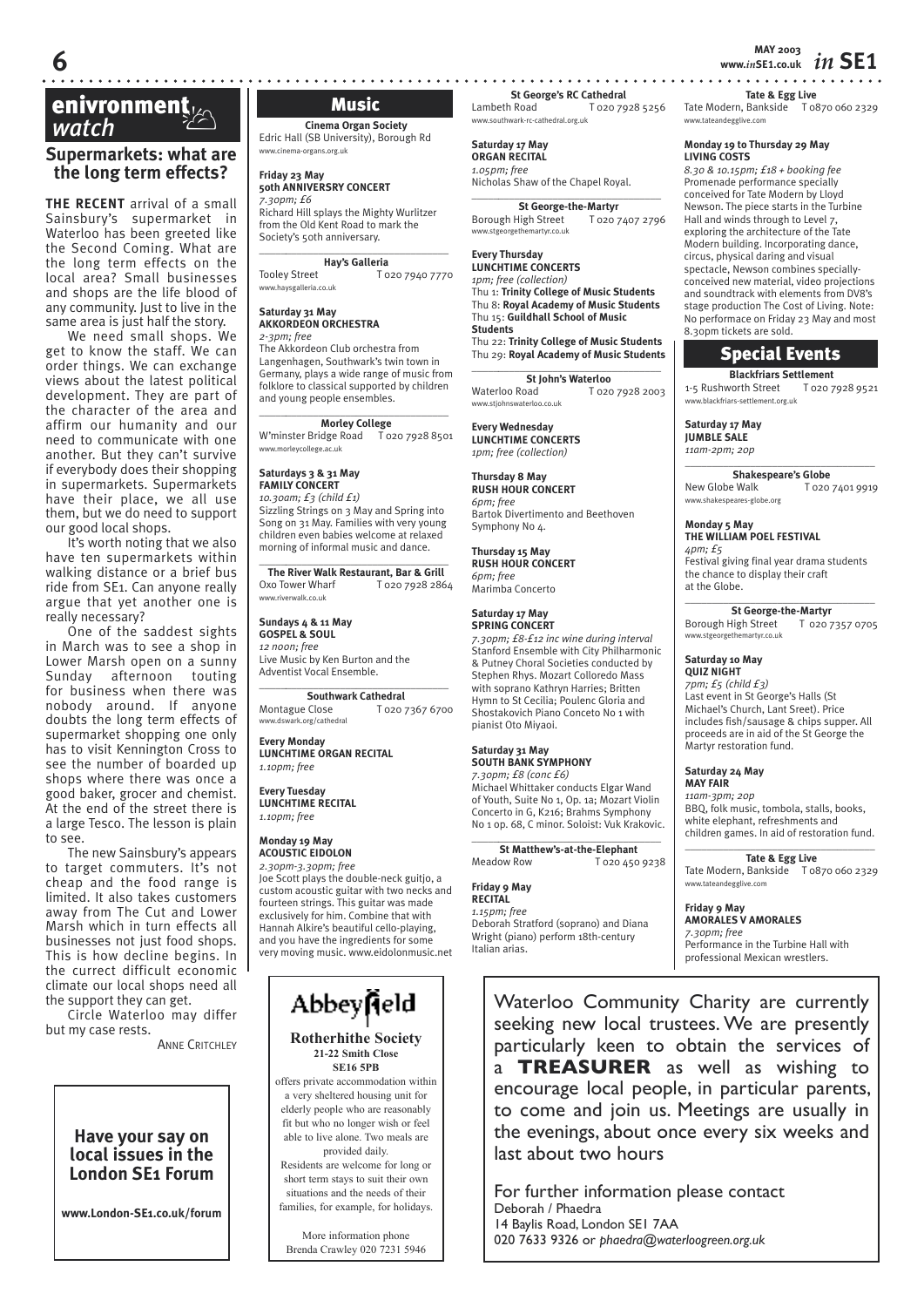# Museums & Galleries Month

# Thursday 1 May to Monday 2 June • www.may2003.org.uk

**MUSEUMS &** Galleries Month 2003 is a celebration of the best in the UK's museums and galleries. It is also part of a Europeanwide celebration with an emphasis on London's unique and smaller museums which include several in SE1.

Along the SE1 riverside there are more than ten museums from Florence Nightingale in the west to the Design Museum in the east at the climax of Butler's Wharf.

The **Design Museum** was among the early arrivals in SE1 and has now been on site for more than a decade with an impressive record of exhibitions and activities for all ages.

One of the current Design Museum shows is the first retrospective of shoe designer Manolo Blahnik's sexy shoe collection which runs to Sunday 11 May. An early exhibition

# *along the SE1 riverside there are more than ten museums*

featured Scandinavian tinned fish labels.

The **Bramah Tea & Coffee Museum** was once a neighbour of the Design Museum but now the history of tea and coffee can be found in Southwark Street.

This unique collection belongs to Edward Bramah, an authority on tea and coffee, who personally supervises the public display and is often in the adjoining tea room to answer questions from the many foreign visitors.

SE1 once saw 6000 tea chests landed from barges daily and this museum alongside Borough Market is in the most appropriate location in the capital.

On the opposite side of Borough Market there is Southwark Cathedral which boasts London's most modern museum called **The Long View of London**. Touch-screen computers allow visitors to discover artefacts

uncovered during recent excavations and self-operated cameras at the top of the tower show panoramic views of London today. A recorded 'Camera Obscura' shows 24 hours in Southwark pass before your eyes in under six minutes.

Inland there is a surprise in Southwark Bridge Road where the **London Fire Brigade Museum** tells the story of firefighting from the Great Fire in 1666 to today.

In the same street is **Workplace Art** which stages shows not only in its own onsite SE1 Gallery but at major venues across London.

Nearby in America Street is **Union Projects**, one of the many new galleries, and in Union Street itself there is the **Jerwood Space** which is showing the Jerwood Painting prize shortlist from Wednesday 7 May. It also a popular meeting place due to its café noted for good food and coffee.

The Spring Bank Holiday Weekend will see the promotion of small museums including SE1's **Old Operating Theatre and Herb Garret** in St Thomas' Street. This hidden gem, an authentic early operating theatre, is in the roof of St Thomas' Church which this year celebrates its tercentenary.

•Museums and Galleries Month is organised by the Campaign for Museums and engage (National Association for Gallery Education) with support from The Council for Museums, Libraries & Archives and the Arts Council and funding from the Department for Culture, Media and Sport.

- •Florence Nightingale Museum 020 7620 0374
- •Design Museum 020 7940 8790
- •Bramah Tea & Coffee Museum 020 7403 5650
- •Southwark Cathedral 020 7367 6700
- •London Fire Brigade Museum 020 7587 2894 •SE1 Gallery 020 7401 9494
- •Union Projects 020 7928 3388
- 





**SANDBANKS IN** Dorset has the most expensive houses in Europe. If you have a three bedroom flat on the cliff with panoramic sea views what can you swap it for in SE1? According to *The Observer's* property section the answer is a two bedroom flat in Hopton Street.

\* \* \* **SAINSBURY'S AND** Conran's Bluebird have got together to open a farmers' market in King's Road. The inspiration is Borough Market which means that SE1 is now being imitated in SW3. However, it can never be as good value as the original which will also shortly have a Sainsbury's nearby. \* \* \*

**TRANSPORT FOR** London's free map of 'Southwark' indicates that bus tickets can be purchased from the corner of Rennie Street. This is a derlict site reserved for a Sainsbury's store next year. The map also suggests that Doggett's pub has cash machines. These are just two of seven mistakes on a map which marks Livebait but omits both Christ Church and the Jerwood Space. So just how helpful are the other TfL area  $m$ ans?

# More to read *on the web*

Don't forget to check out the London SE1 community website for news features and debate

**www.London-SE1.co.uk**

**T-Mobile backs fones4safety**  Mobile phone giant T-Mobile last month put its weight behind fones4safety, a groundbreaking initiative in Southwark to recycle old mobile phones into personal safety alarms.

*…full story on the website*

### **160 nudes on the South Bank to mark launch of Saatchi Gallery**

The Saatchi Gallery was launched last month with a star-studded party and a live art event featuring 160 nude men and women on the South Bank riverside, but the founder himself was nowhere to be seen.

*…full story on the website*

### **Thieves strike at County Hall Monroe exhibition**

Two items of jewellery have been stolen from the Marilyn Monroe exhibition which opened last month at County Hall's Dali Universe. *…full story on the website*

**1000 gallons of paint needed for London Eye repaint**  The London Eye is to get its first

repaint since the giant wheel was constructed on the South Bank two and a half years ago. *…full story on the website*